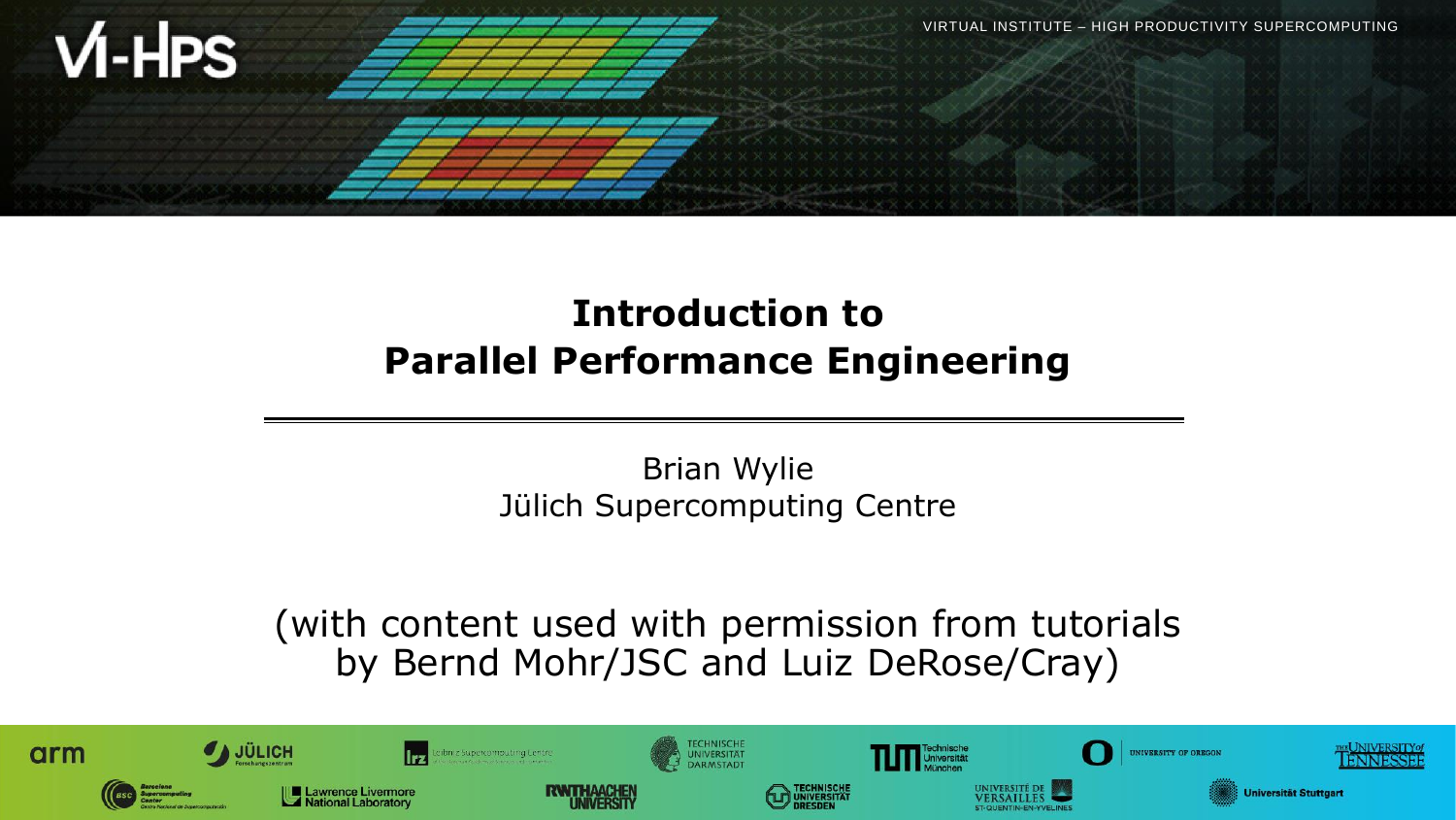$\times$   $\times$   $\times$   $\times$   $\times$  WRTUAL INSTITUTE  $\times$  HIGH PRODUCTIVITY SUPERCOMPUTING

#### **Performance: an old problem**

#### Difference Engine

"The most constant difficulty in contriving the engine has arisen from the desire to reduce the time in which the calculations were executed to the shortest which is possible."

> Charles Babbage 1791 – 1871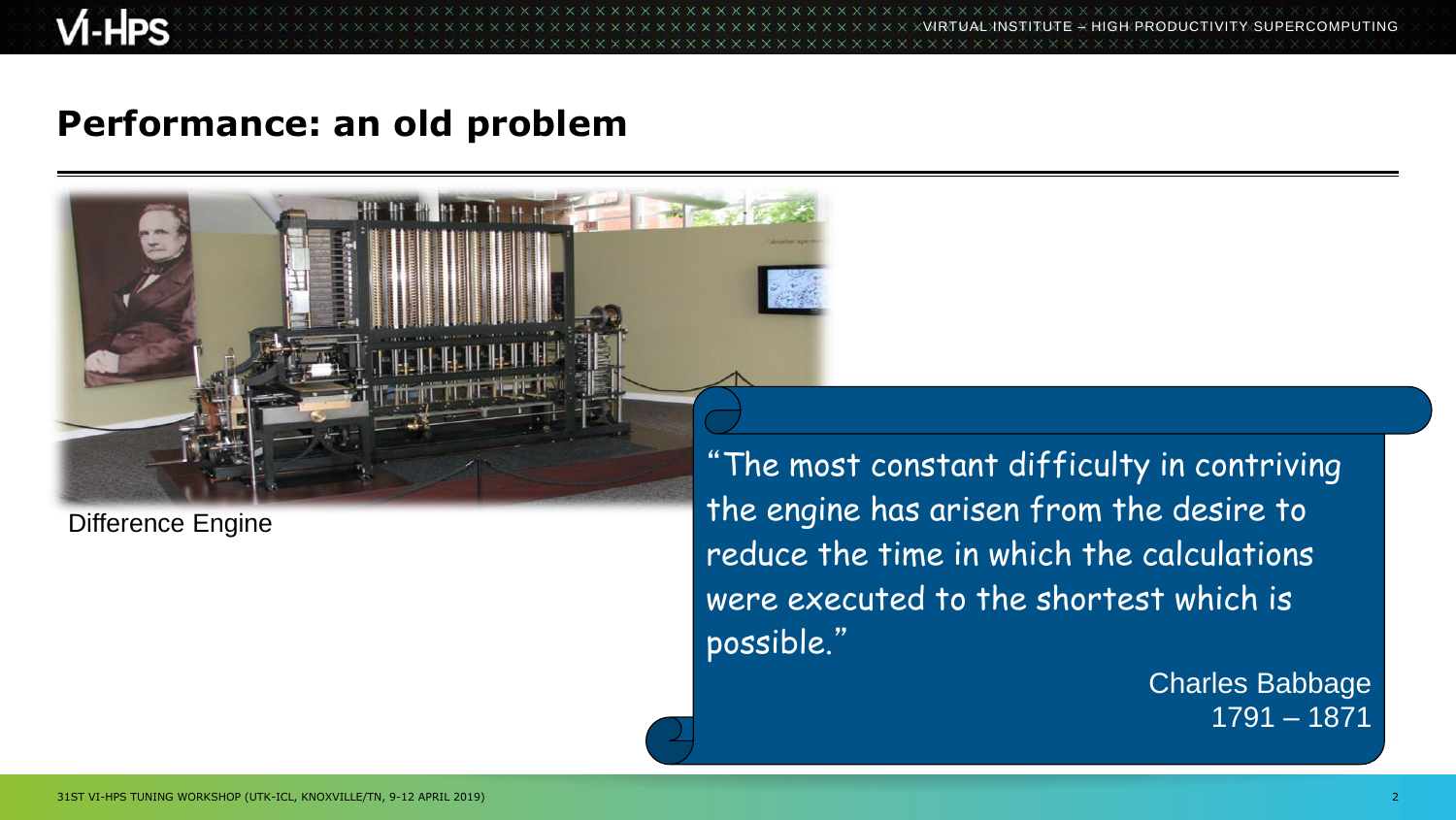## **Today: the "free lunch" is over**

- Moore's law is still in charge, but
	- Clock rates no longer increase
	- Performance gains only through increased parallelism
- Optimizations of applications more difficult
	- Increasing application complexity
		- Multi-physics
		- Multi-scale
	- Increasing machine complexity
		- Hierarchical networks / memory
		- More CPUs / multi-core

#### **Every doubling of scale reveals a new bottleneck!**

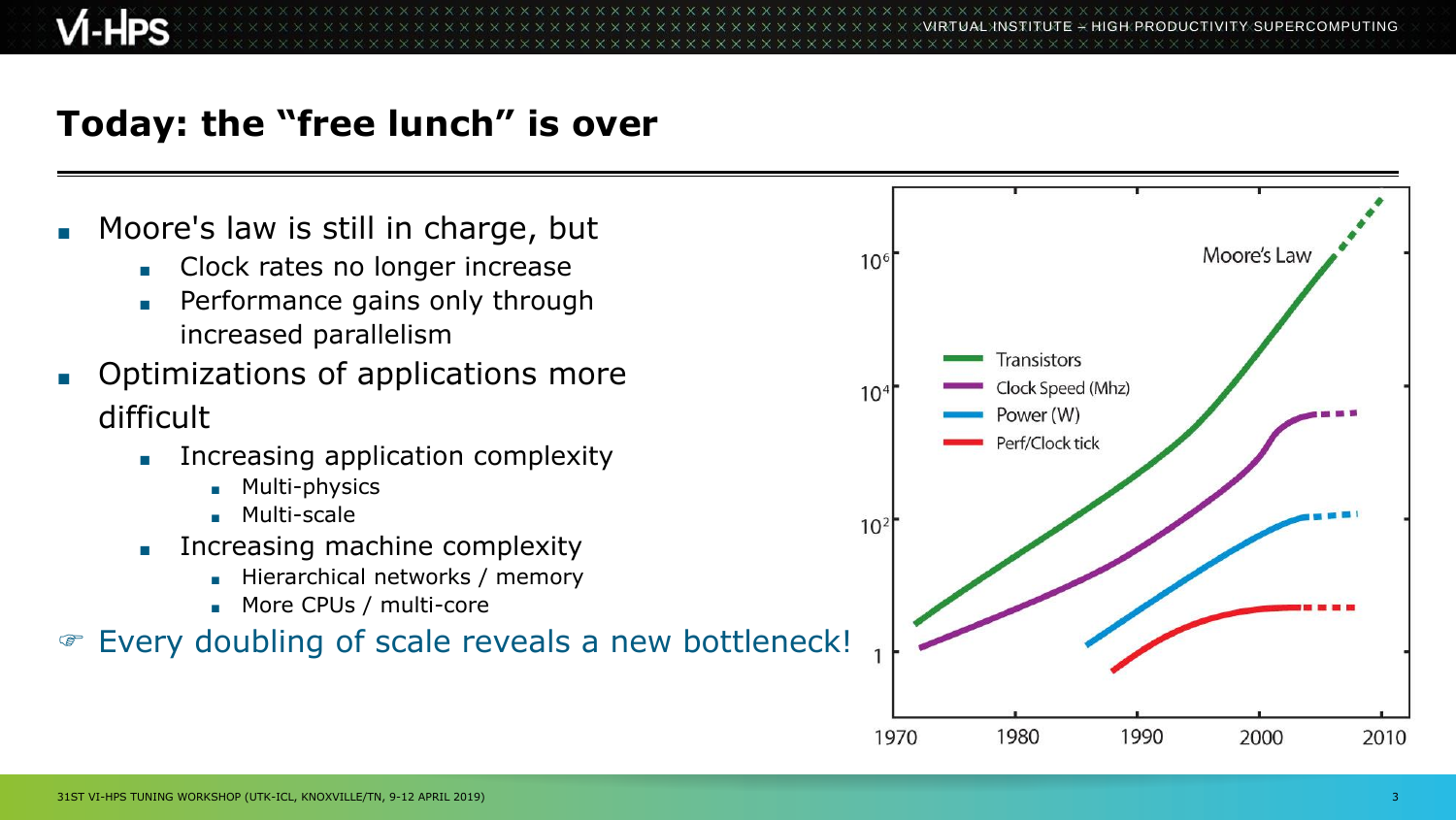## **Performance factors of parallel applications**

- "Sequential" performance factors
	- Computation
		- Choose right algorithm, use optimizing compiler
	- Cache and memory
		- Tough! Only limited tool support, hope compiler gets it right
	- Input / output
		- Often not given enough attention
- "Parallel" performance factors
	- Partitioning / decomposition
	- Communication (i.e., message passing)
	- Multithreading
	- Synchronization / locking
		- More or less understood, good tool support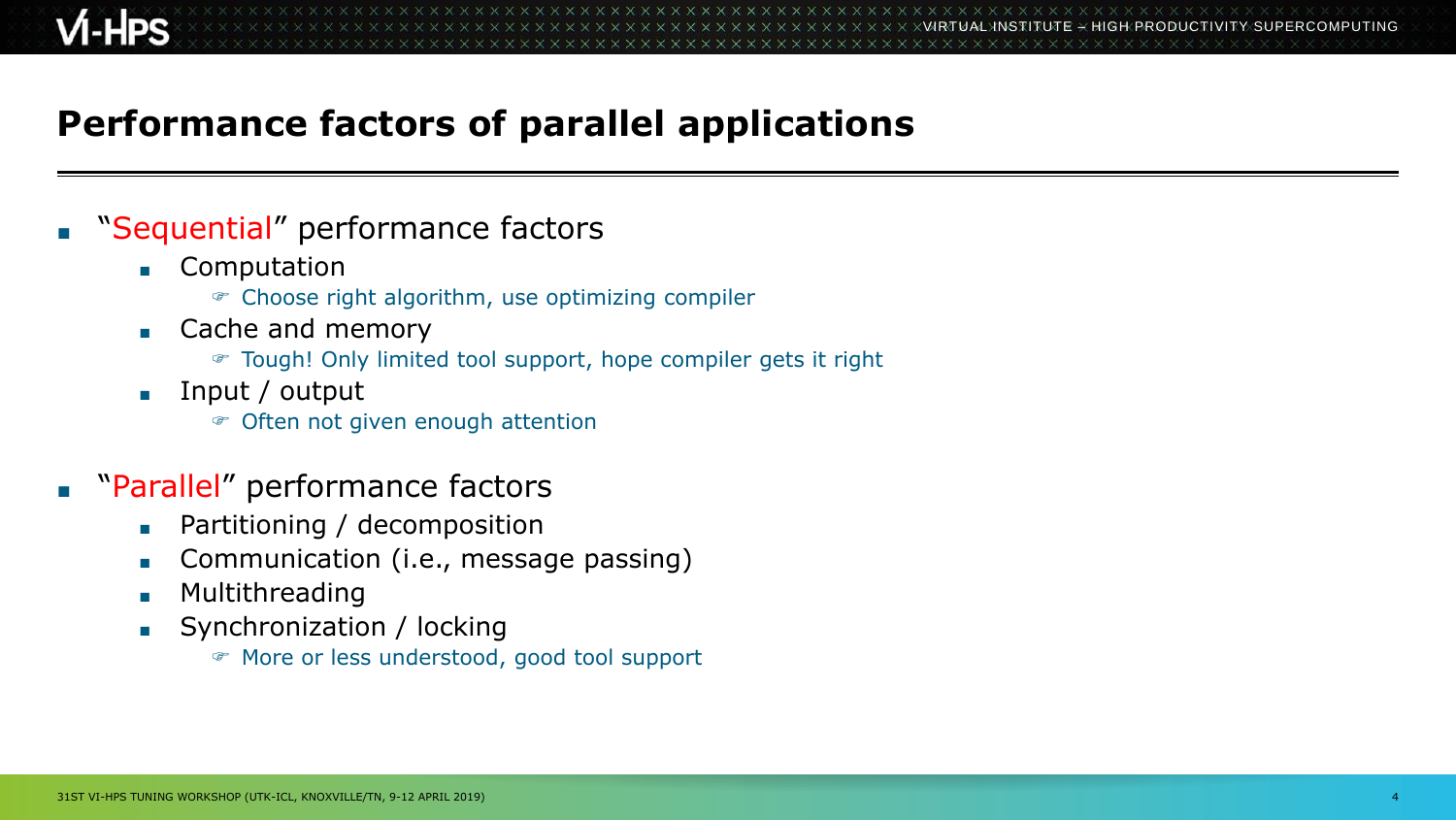## **Tuning basics**

- Successful engineering is a combination of
	- Careful setting of various tuning parameters
	- The right algorithms and libraries
	- Compiler flags and directives
	- …
	- Thinking !!!
- Measurement is better than guessing
	- To determine performance bottlenecks
	- To compare alternatives
	- To validate tuning decisions and optimizations
		- After each step!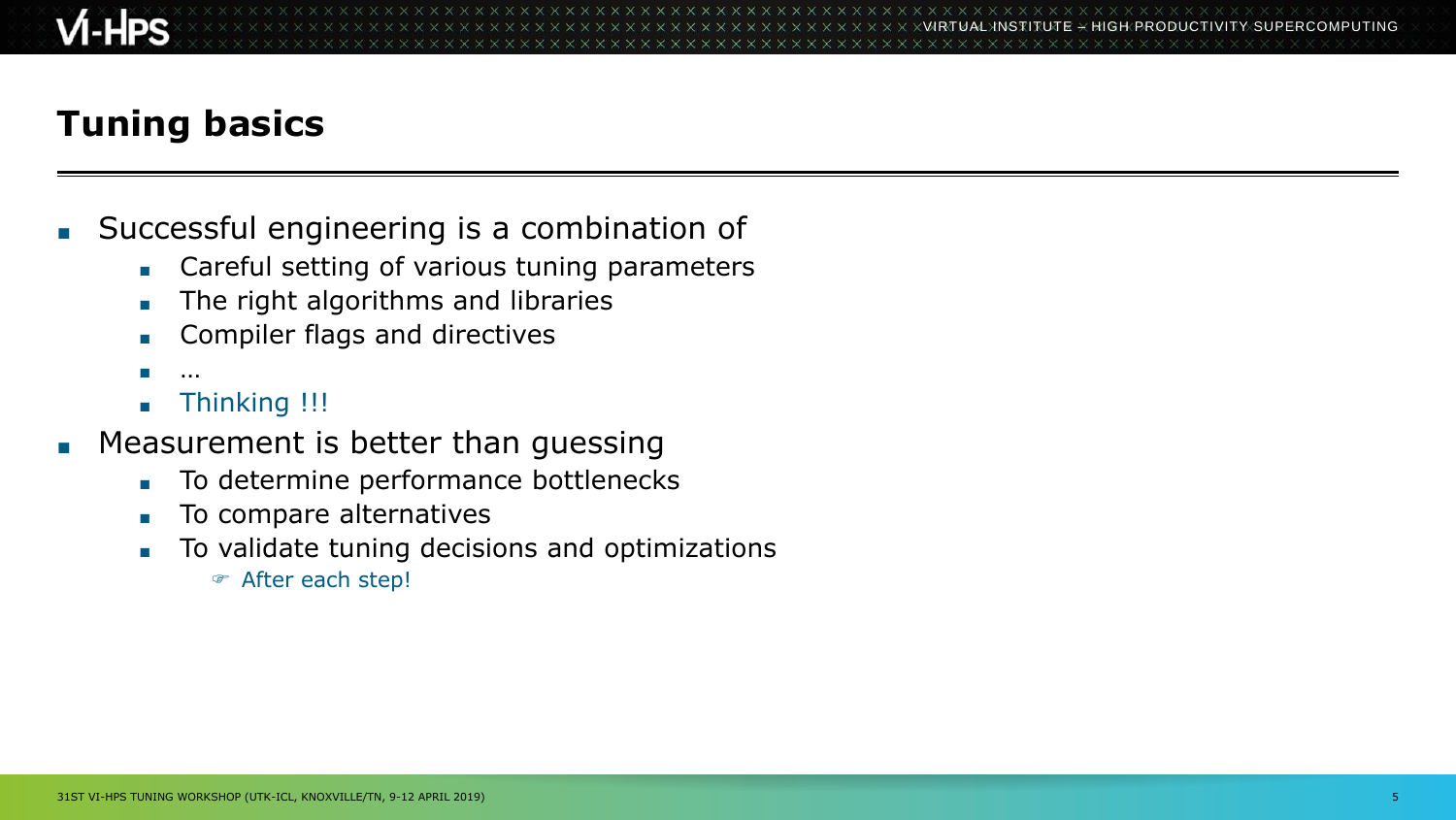**x x x x x x x x x x x x**  $\times\times\times\times\times\times\times\times\times$ VIRTUAL INSTITUTE  $\times$  HIGH PRODUCTIVITY SUPERCOMPUTING

#### **Performance engineering workflow**

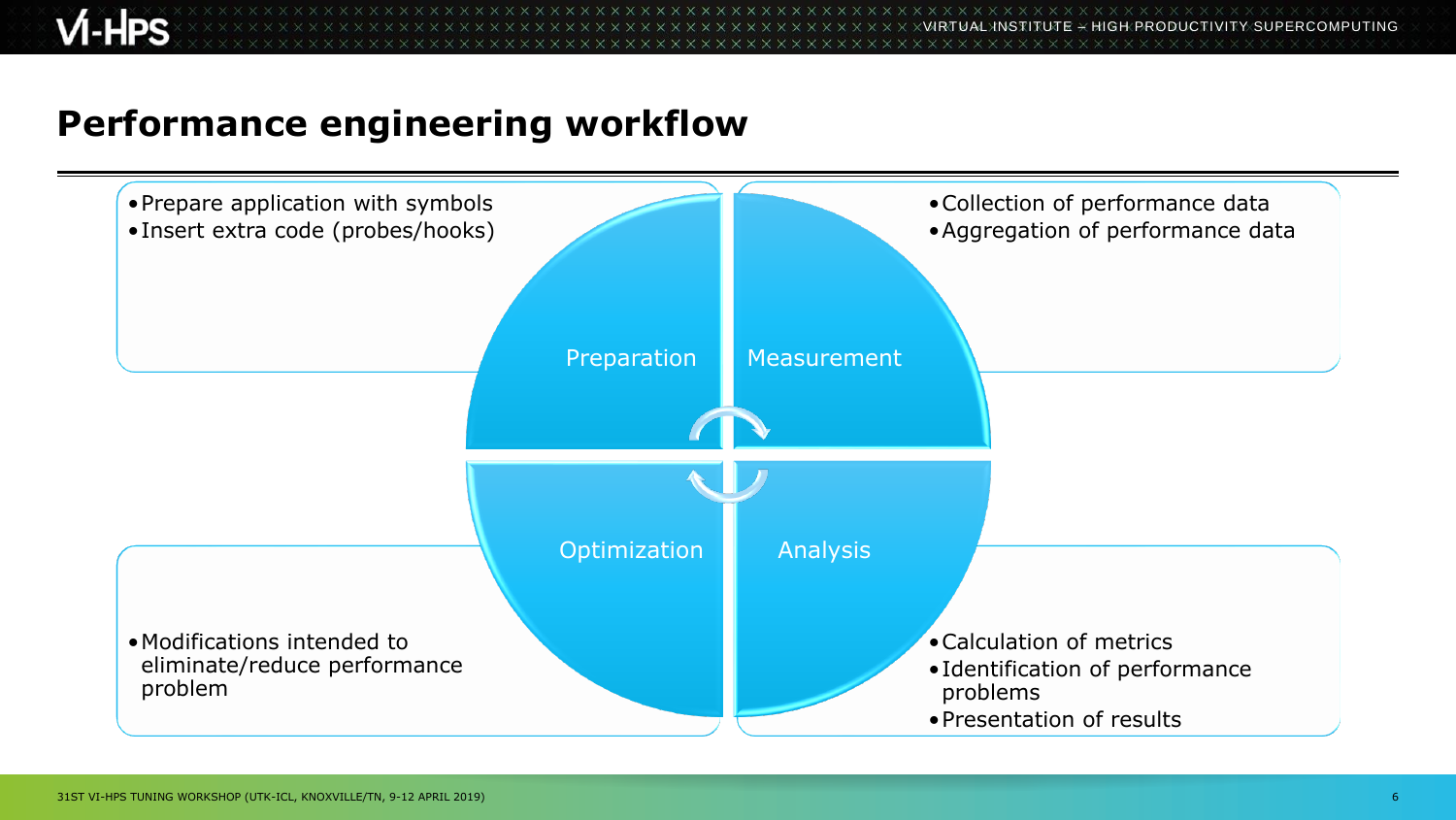## **The 80/20 rule**

- Programs typically spend 80% of their time in 20% of the code
- Programmers typically spend 20% of their effort to get 80% of the total speedup possible for the application
	- *Know when to stop!*
- Don't optimize what does not matter
	- *Make the common case fast!*

"If you optimize everything, you will always be unhappy."

Donald E. Knuth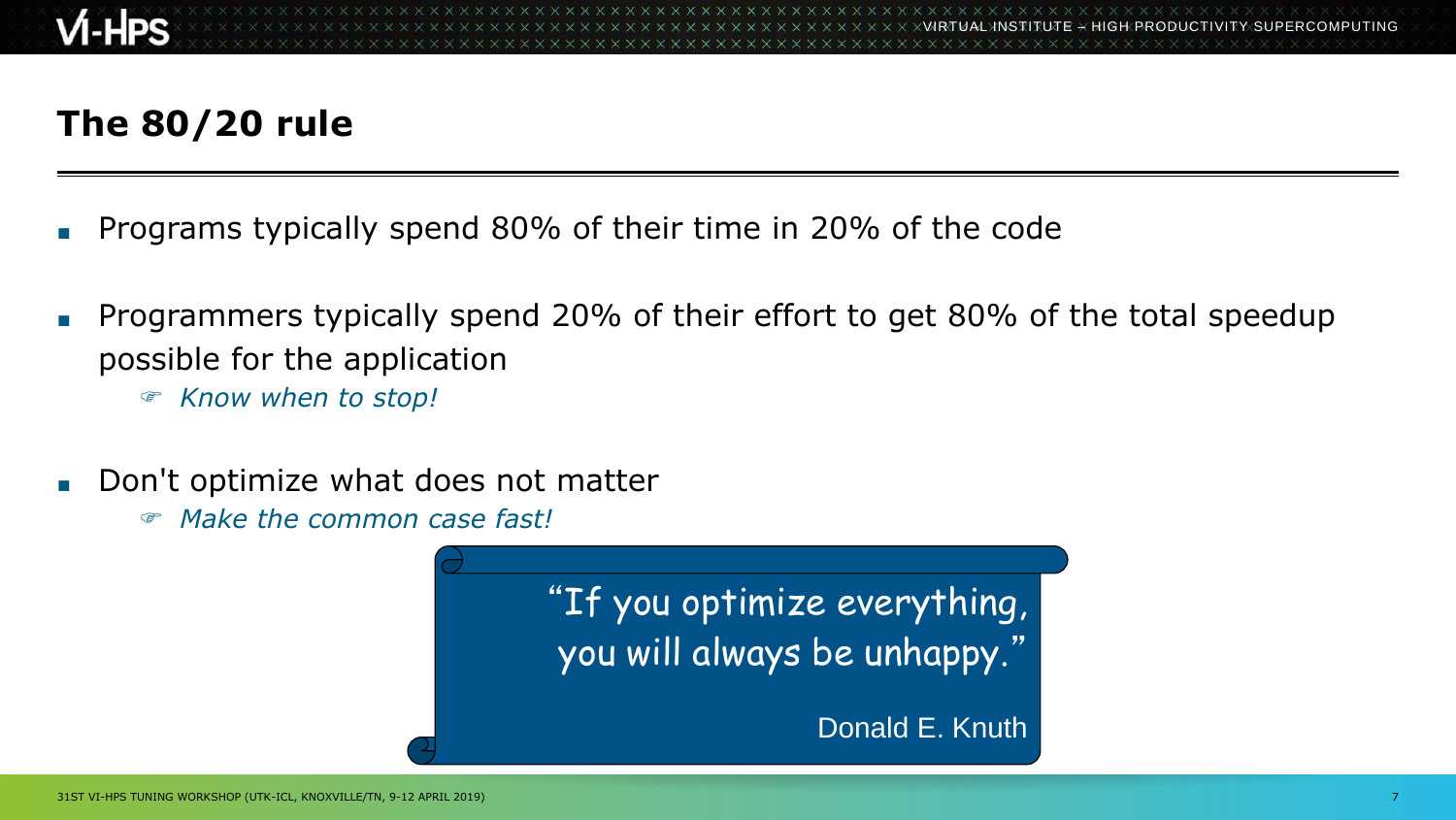### **Metrics of performance**

- What can be measured?
	- A **count** of how often an event occurs
		- E.g., the number of MPI point-to-point messages sent
	- **The duration** of some interval
		- E.g., the time spent these send calls
	- **The size** of some parameter
		- E.g., the number of bytes transmitted by these calls
- Derived metrics
	- E.g., rates / throughput
	- Needed for normalization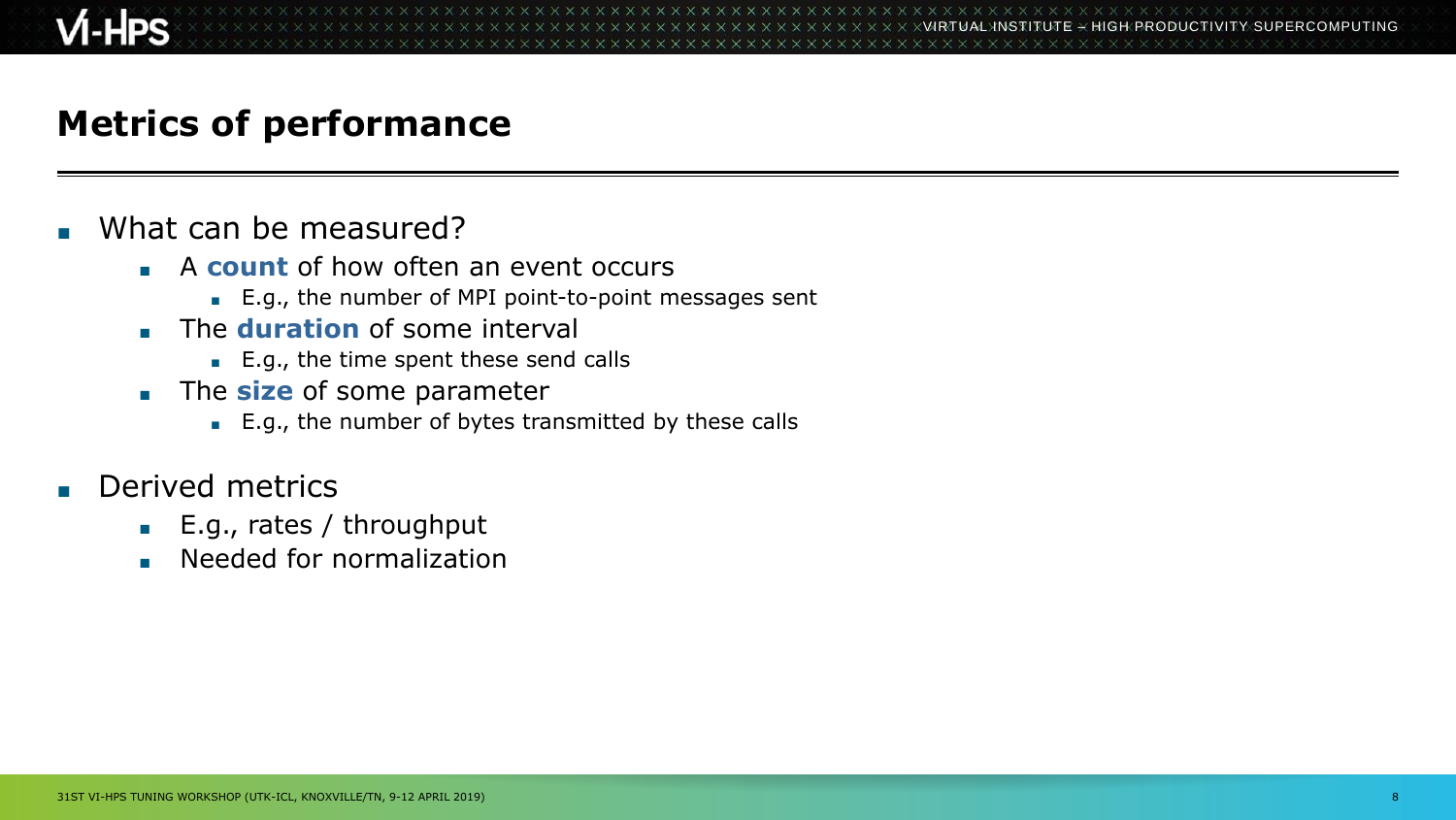

**x x x x x x x x x x x x x**  $X$  $X$  $X$  $X$  $X$  $X$  $X$  $X$  $X$  $N$ RTUAL $N$ NSTITUTE  $X$  HIGH PRODUCTIVITY SUPERCOMPUTING

#### **Example metrics**

- **Execution time**
- Number of function calls
- CPI
	- CPU cycles per instruction
- FLOPS
	- Floating-point operations executed per second●

"math" Operations? HW Operations? HW Instructions? 32-/64-bit? …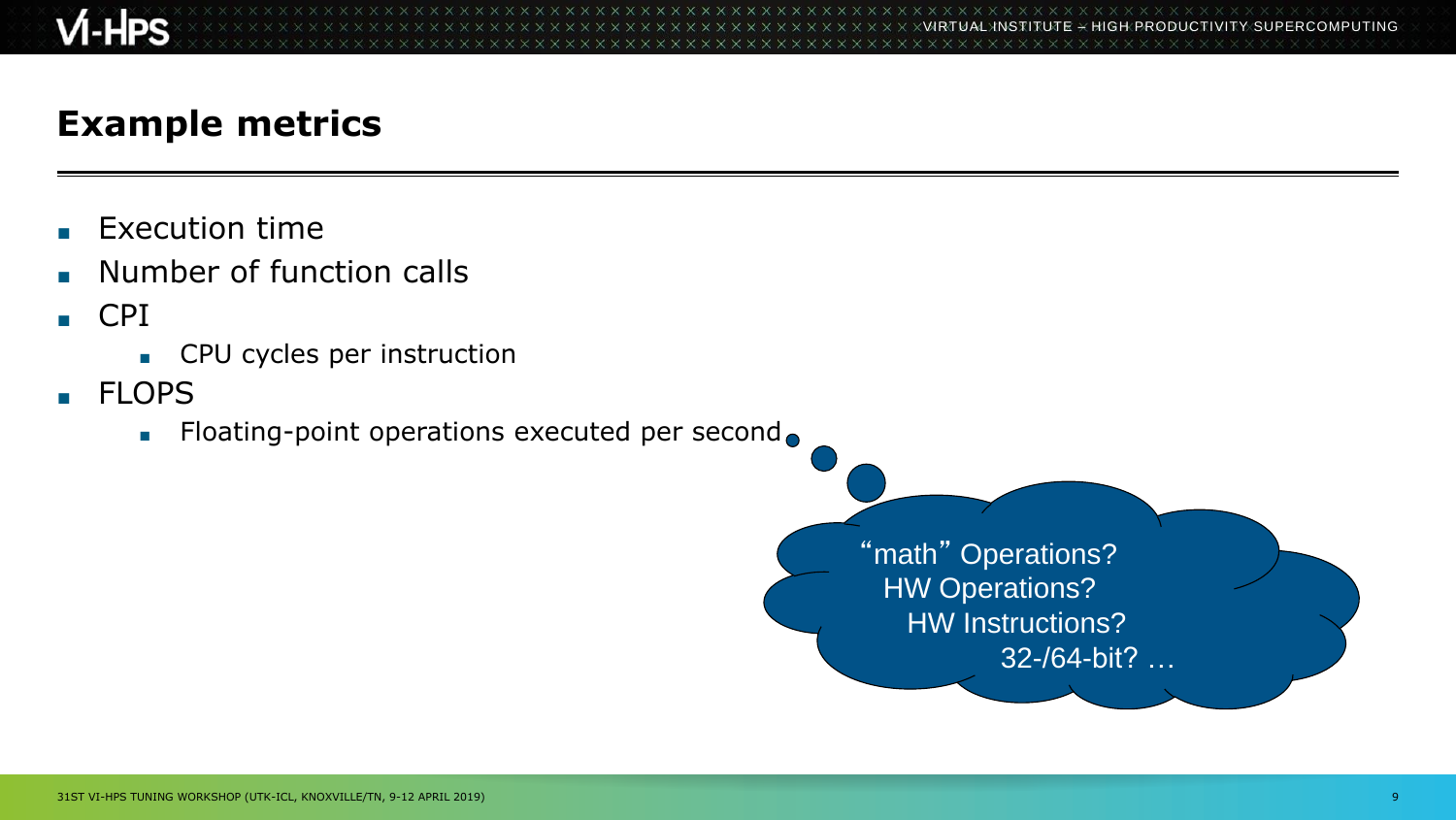## **Execution time**

- Wall-clock time
	- **Includes waiting time: I/O, memory, other system activities**
	- In time-sharing environments also the time consumed by other applications
- CPU time
	- Time spent by the CPU to execute the application
	- Does not include time the program was context-switched out
		- Problem: Does not include inherent waiting time (e.g., I/O)
		- Problem: Portability? What is user, what is system time?
- Problem: Execution time is non-deterministic
	- Use mean or minimum of several runs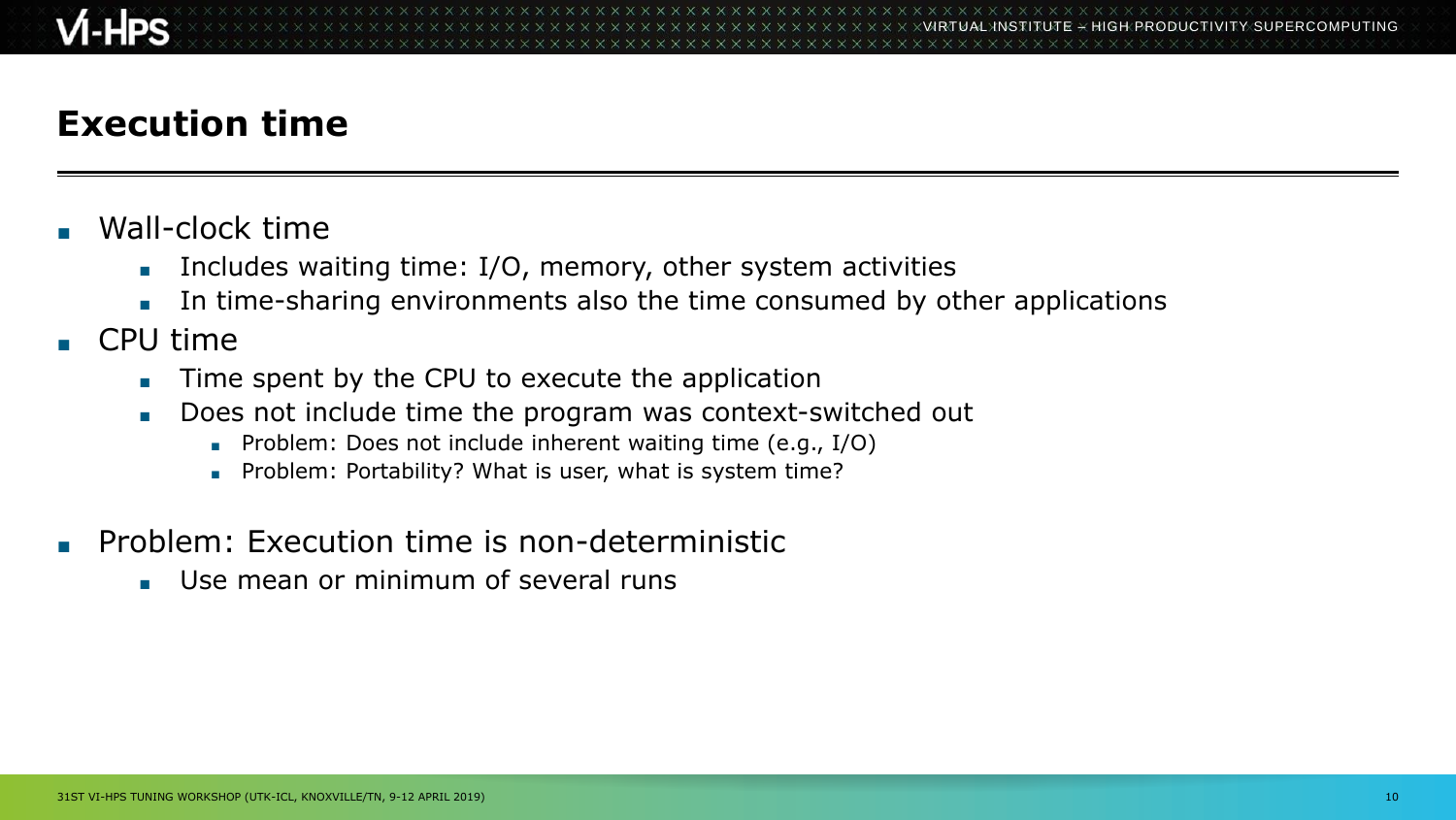### **Inclusive vs. Exclusive values**

- **Inclusive** 
	- Information of all sub-elements aggregated into single value
- Exclusive
	- Information cannot be subdivided further

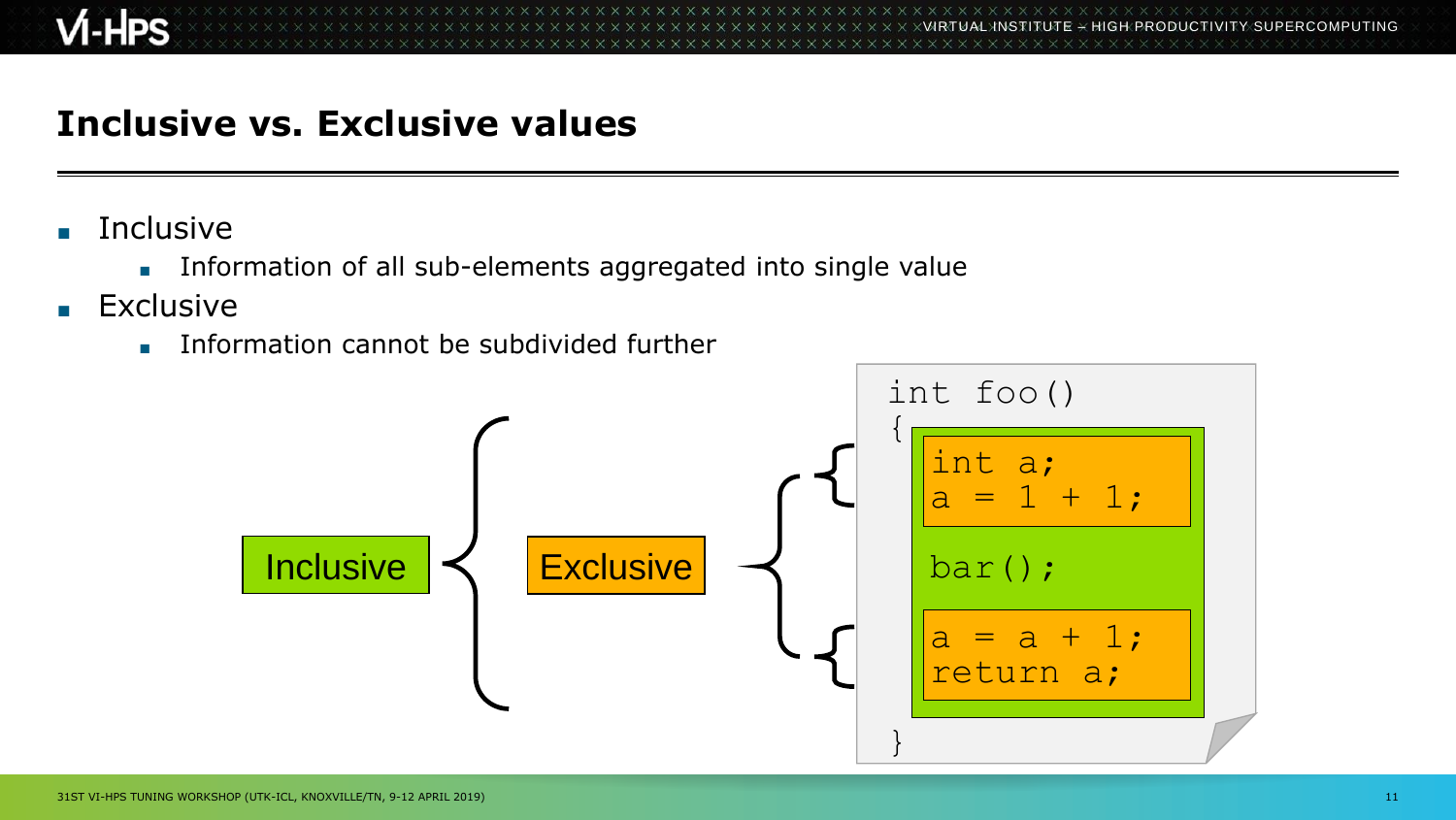### **Classification of measurement techniques**

#### **How are performance measurements triggered?**

- **Sampling**
- **Code instrumentation**
- How is performance data recorded?
	- Profiling / Runtime summarization
	- Tracing
- How is performance data analyzed?
	- Online
	- Post mortem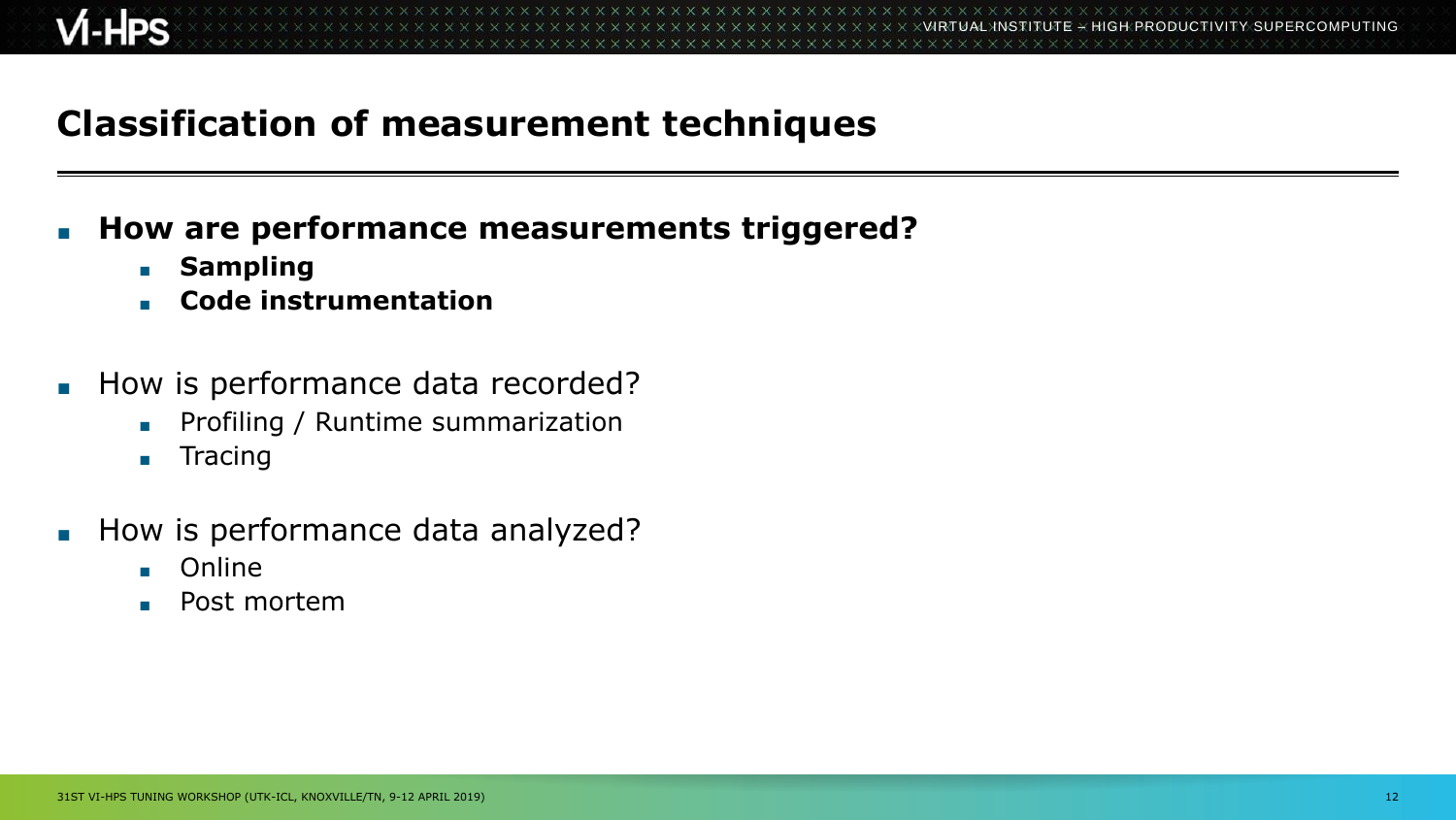$\times$   $\times$   $\times$   $\times$   $\times$  WRTUAL INSTITUTE

# **Sampling**

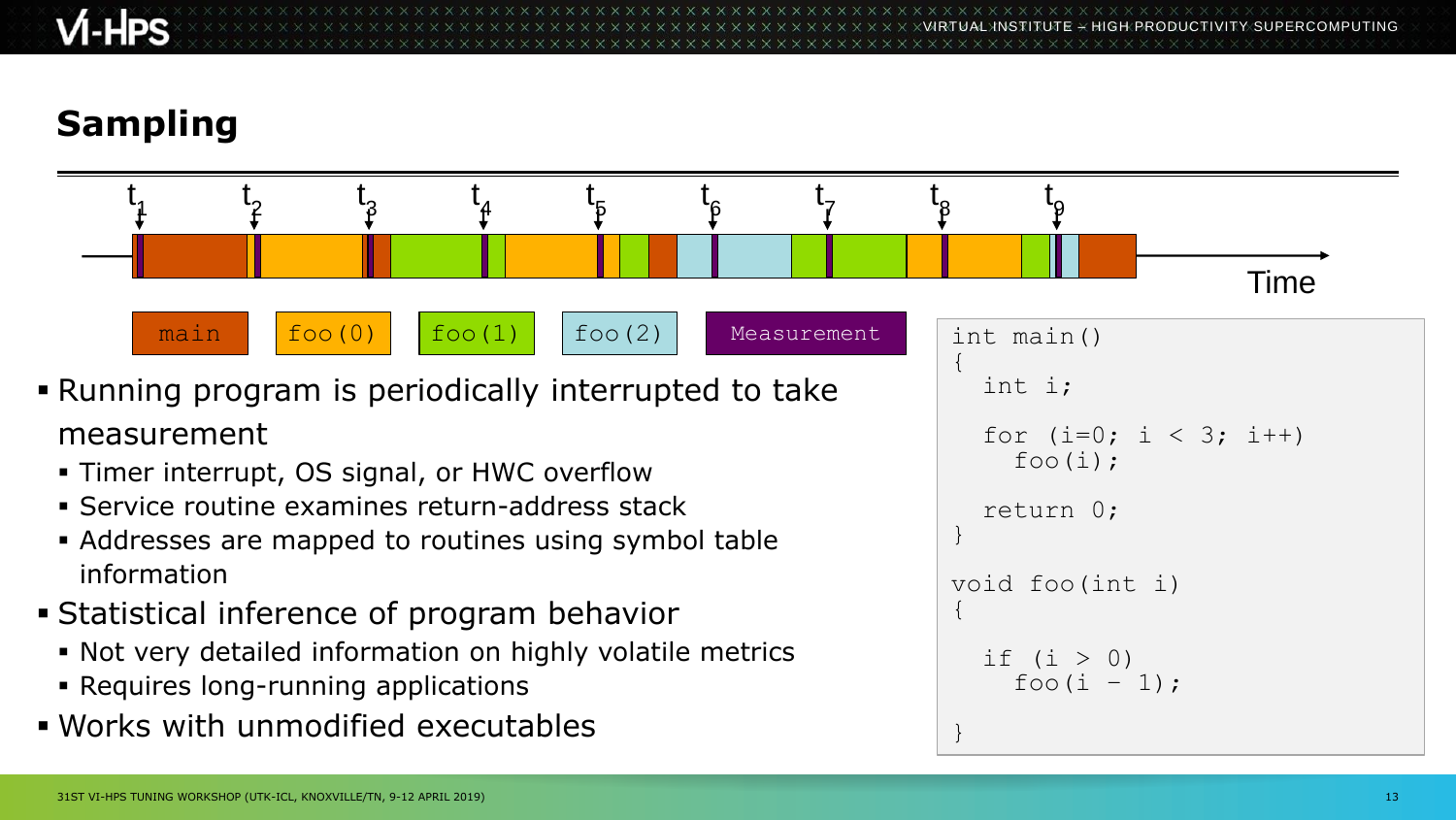VIRTUAL INSTITUTE – HIGH PRODUCTIVITY SUPERCOMPUTING

### **Instrumentation**

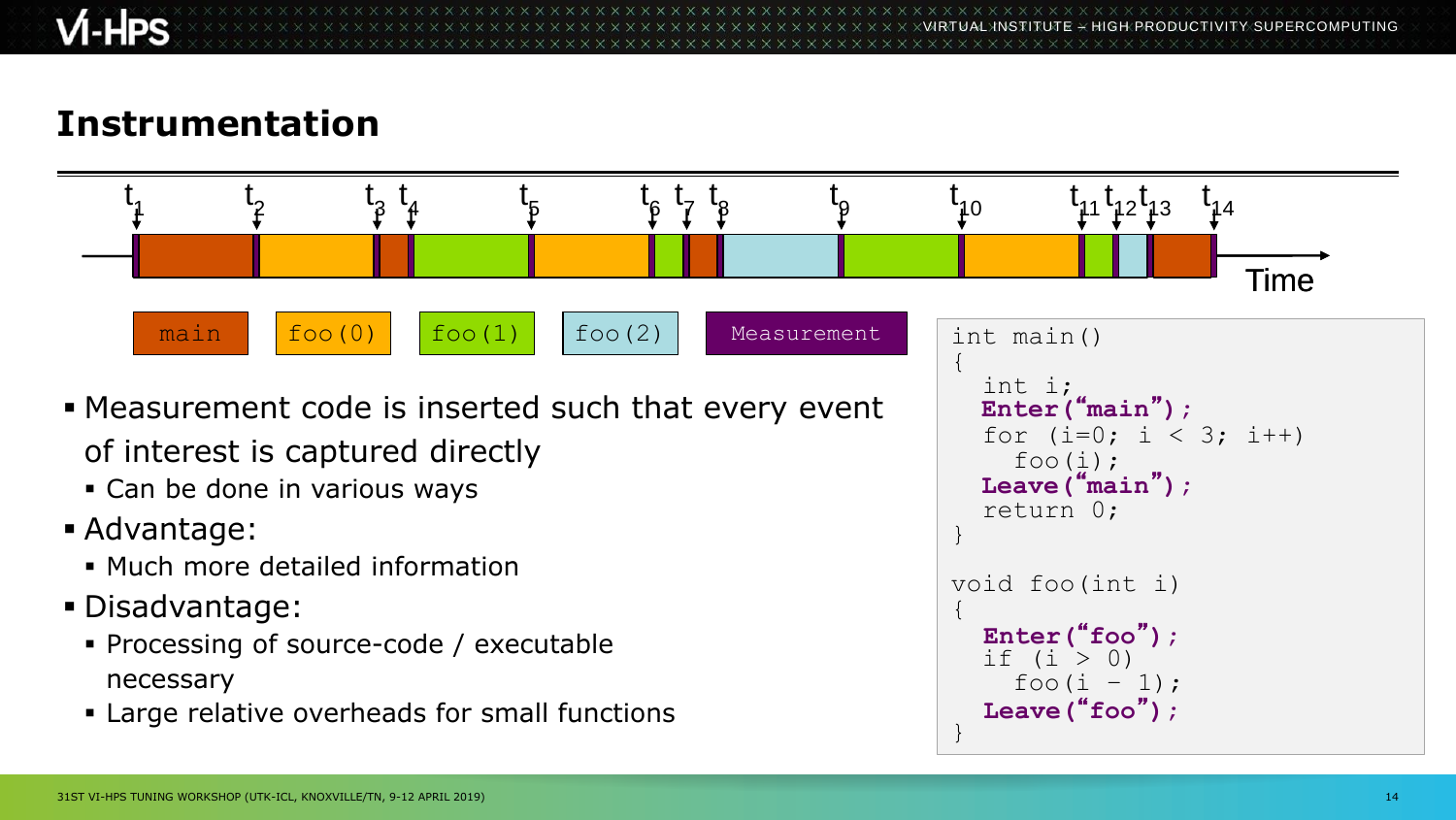#### **Instrumentation techniques**

- **Static instrumentation** 
	- Program is instrumented prior to execution
- Dynamic instrumentation
	- Program is instrumented at runtime
- Code is inserted
	- Manually
	- Automatically
		- By a preprocessor / source-to-source translation tool
		- By a compiler
		- By linking against a pre-instrumented library / runtime system
		- By binary-rewrite / dynamic instrumentation tool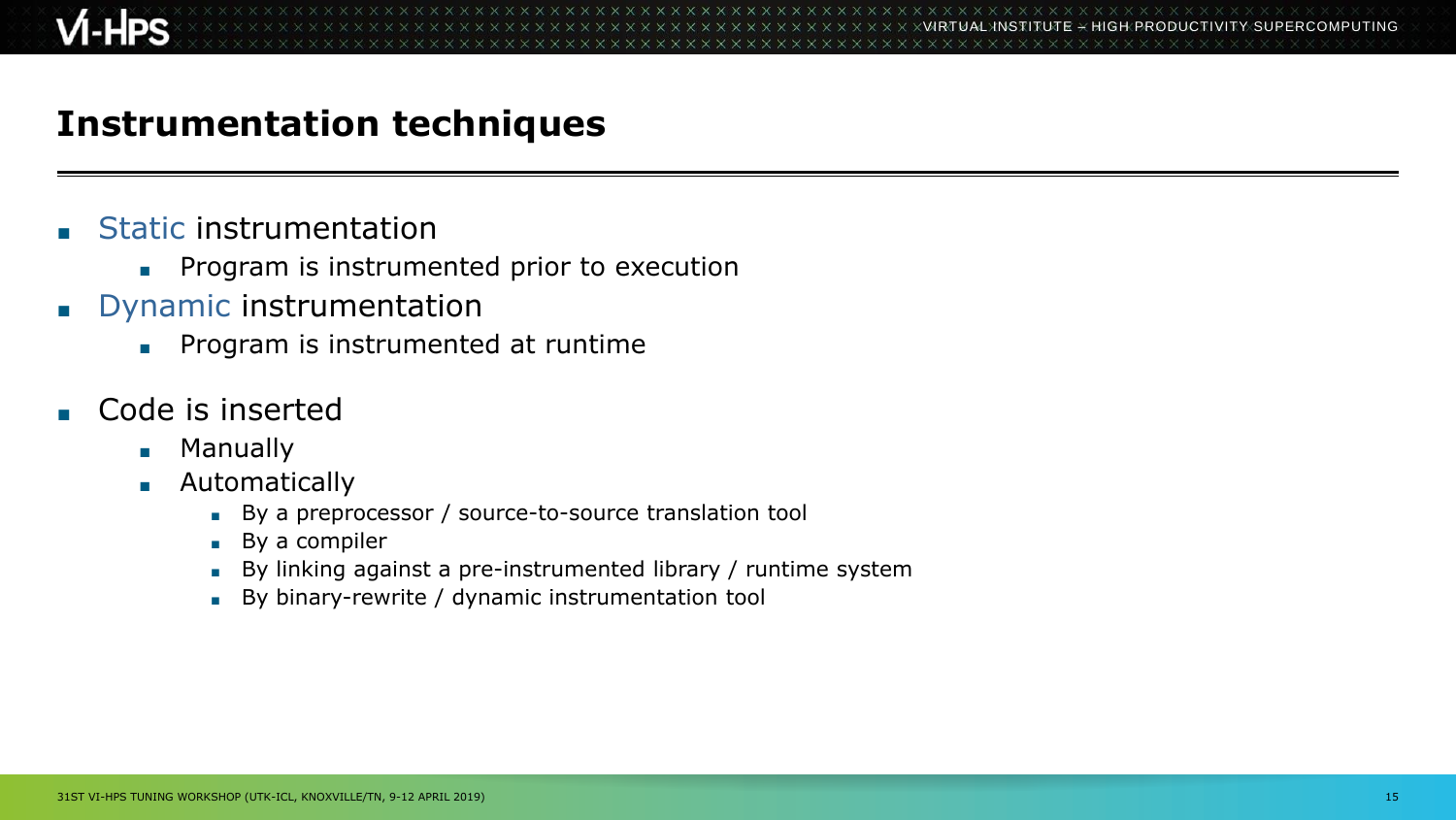## **Critical issues**

#### **Accuracy**

- Intrusion overhead
	- Measurement itself needs time and thus lowers performance
- Perturbation
	- Measurement alters program behaviour
	- E.g., memory access pattern
- Accuracy of timers & counters
- Granularity
	- How many measurements?
	- How much information / processing during each measurement?

#### *Tradeoff: Accuracy vs. Expressiveness of data*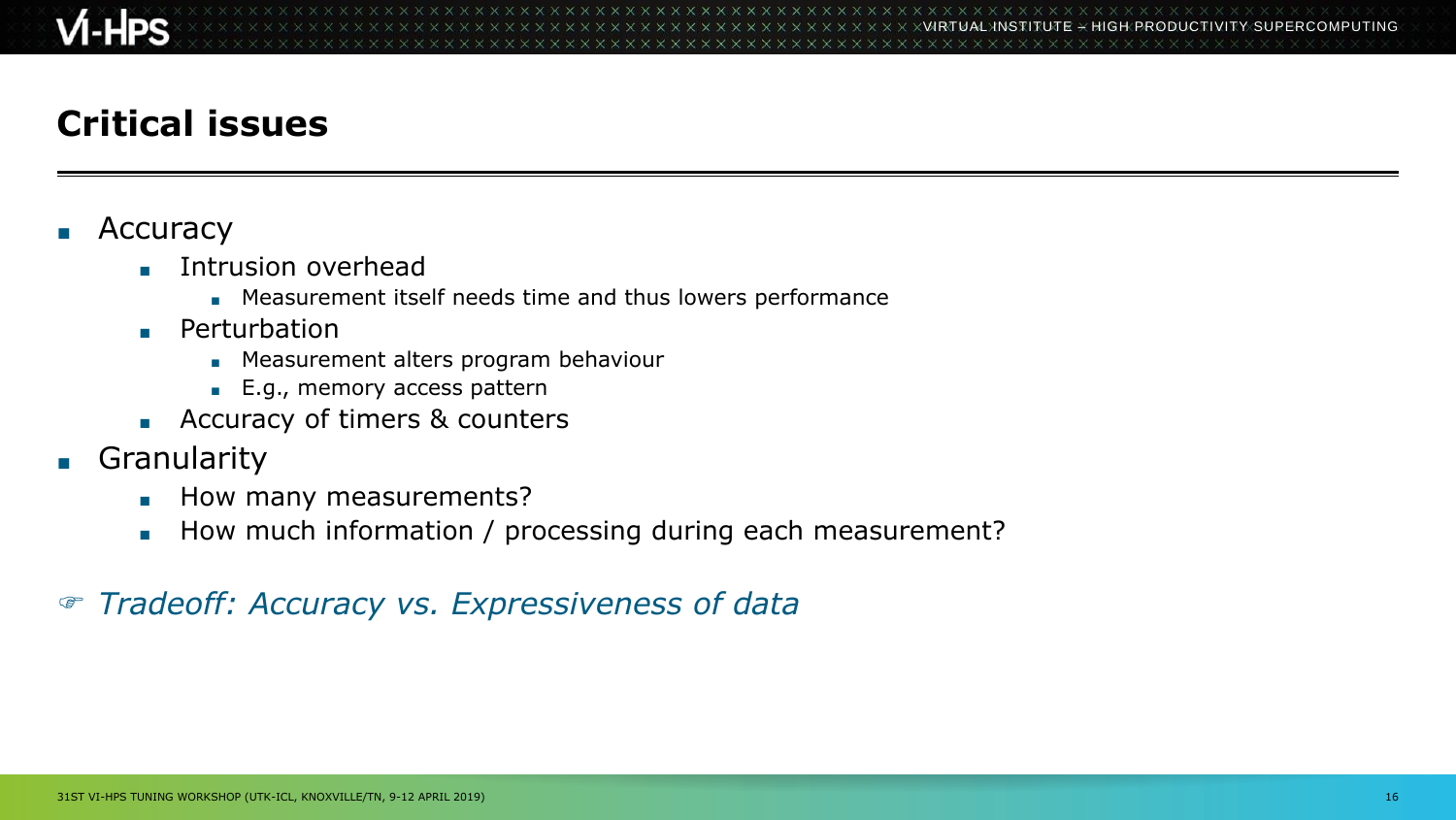### **Classification of measurement techniques**

- How are performance measurements triggered?
	- Sampling
	- Code instrumentation
- **How is performance data recorded?** 
	- **Profiling / Runtime summarization**
	- **Tracing**
- How is performance data analyzed?
	- Online
	- Post mortem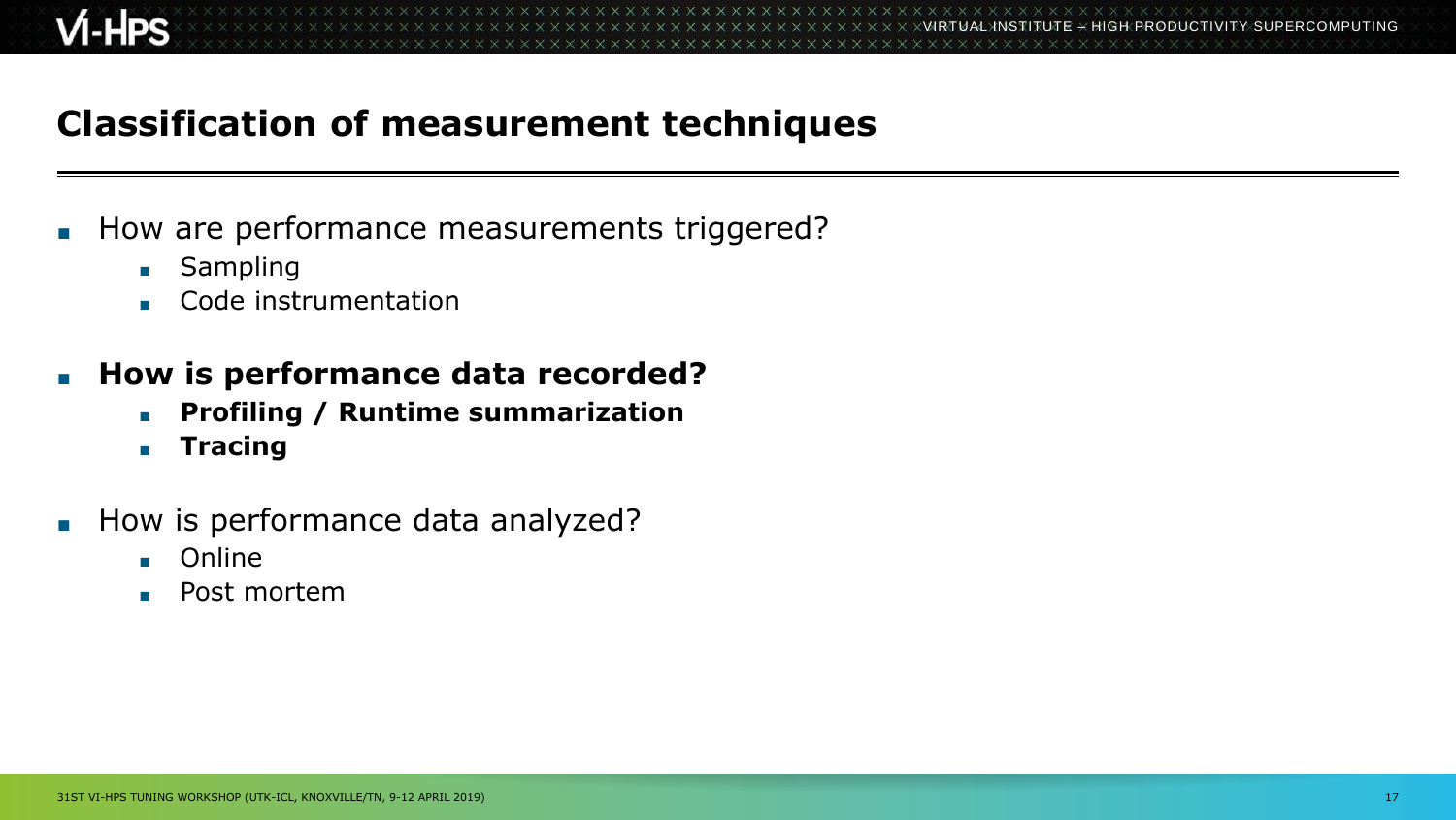## **Profiling / Runtime summarization**

- Recording of aggregated information
	- Total, maximum, minimum, ...
- For measurements
	- Time
	- Counts
		- Function calls
		- Bytes transferred
		- Hardware counters
- Over program and system entities
	- Functions, call sites, basic blocks, loops, ...
	- Processes, threads

*Profile = summarization of events over execution interval*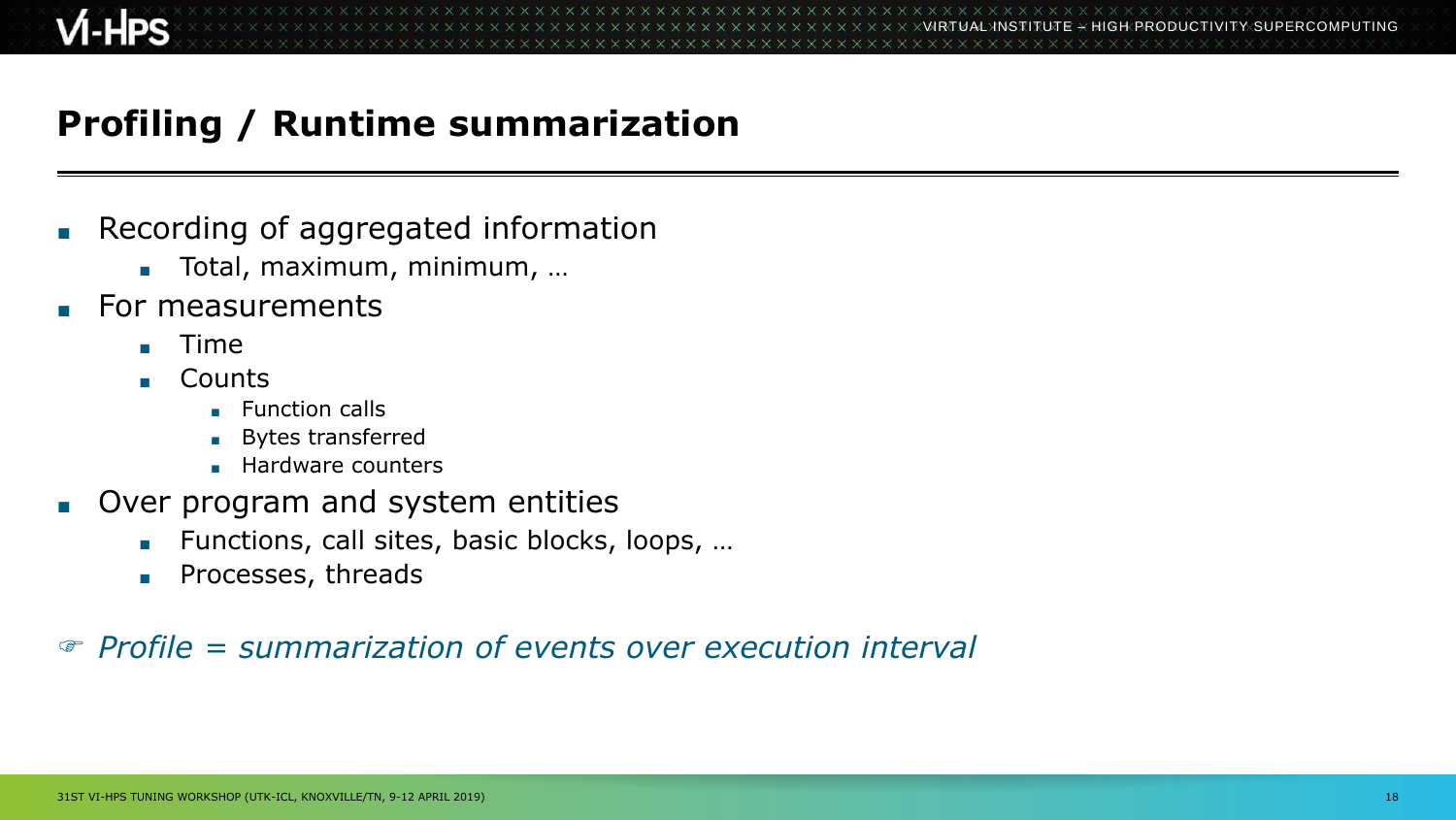## **Types of profiles**

- Flat profile
	- Shows distribution of metrics per routine / instrumented region
	- Calling context is not taken into account
- Call-path profile
	- Shows distribution of metrics per executed call path
	- Sometimes only distinguished by partial calling context (e.g., two levels)
- Special-purpose profiles
	- Focus on specific aspects, e.g., MPI calls or OpenMP constructs
	- Comparing processes/threads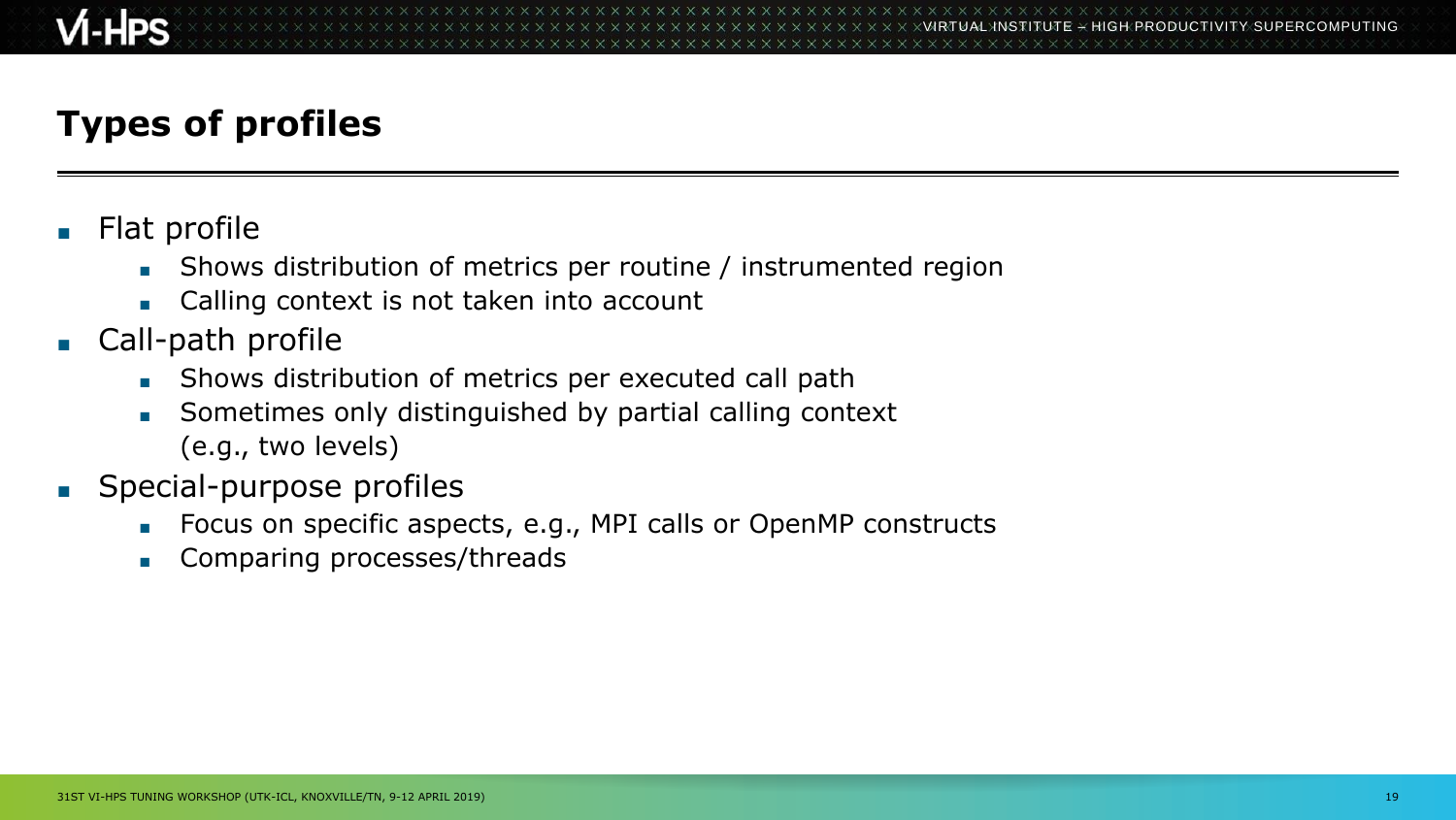## **Tracing**

- Recording detailed information about significant points (events) during execution of the program
	- Enter / leave of a region (function, loop, ...)
	- Send / receive a message, ...
- Save information in event record
	- Timestamp, location, event type
	- Plus event-specific information (e.g., communicator, sender / receiver, …)
- Abstract execution model on level of defined events
- *Event trace = Chronologically ordered sequence of event records*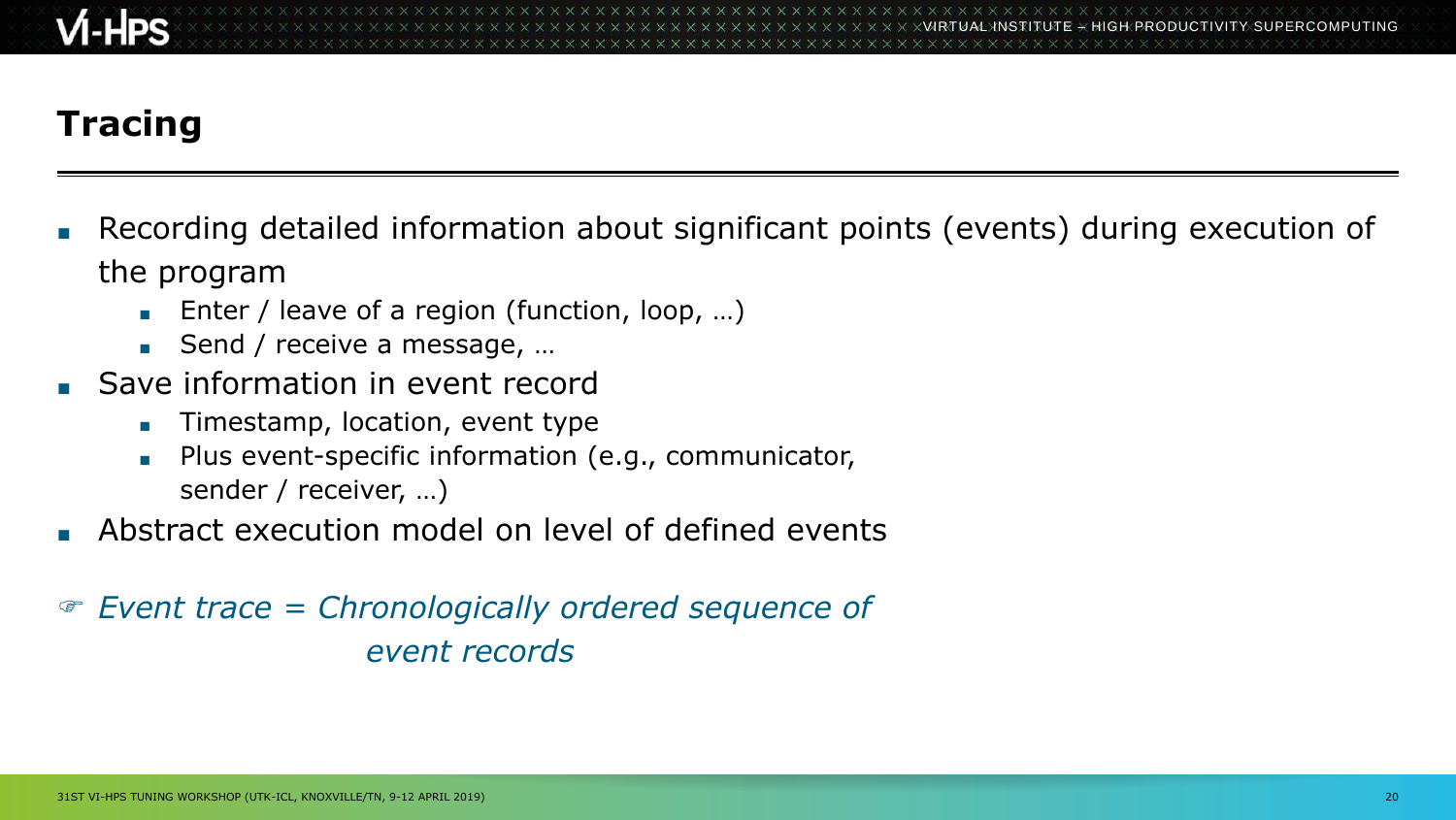$M$ -HPS

 $\times$ VIRTUAL $\times$ IITUTE $\times$  HIGH PRODUCTIVITY SUPERCOMPUTING

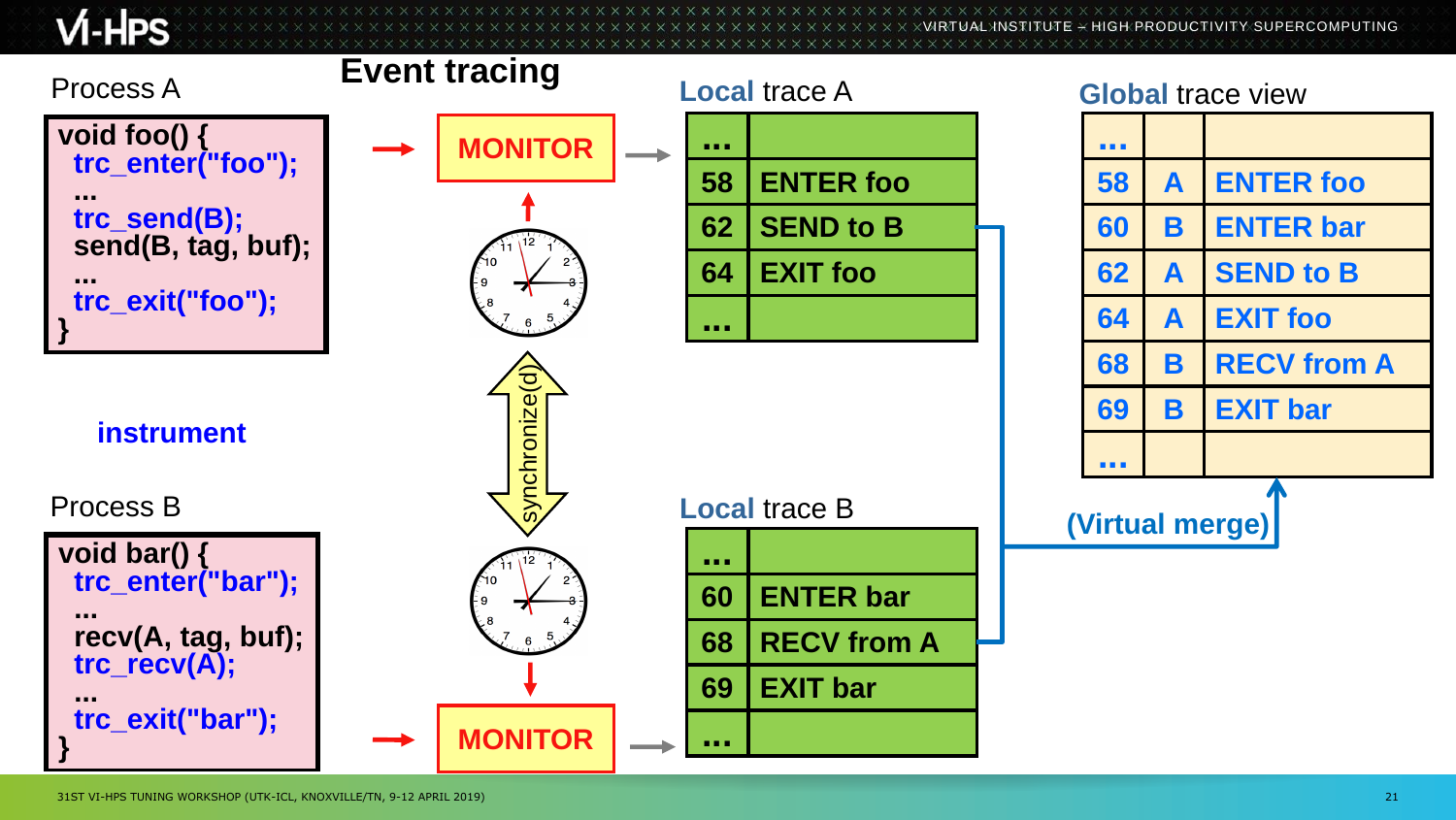#### **Tracing Pros & Cons**

- Tracing advantages
	- Event traces preserve the **temporal** and **spatial** relationships among individual events ( $\in$  context)
	- **Allows reconstruction of dynamic** application behaviour on any required level of abstraction
	- Most general measurement technique
		- Profile data can be reconstructed from event traces
- **Disadvantages** 
	- Traces can very quickly become extremely large
	- Writing events to file at runtime may causes perturbation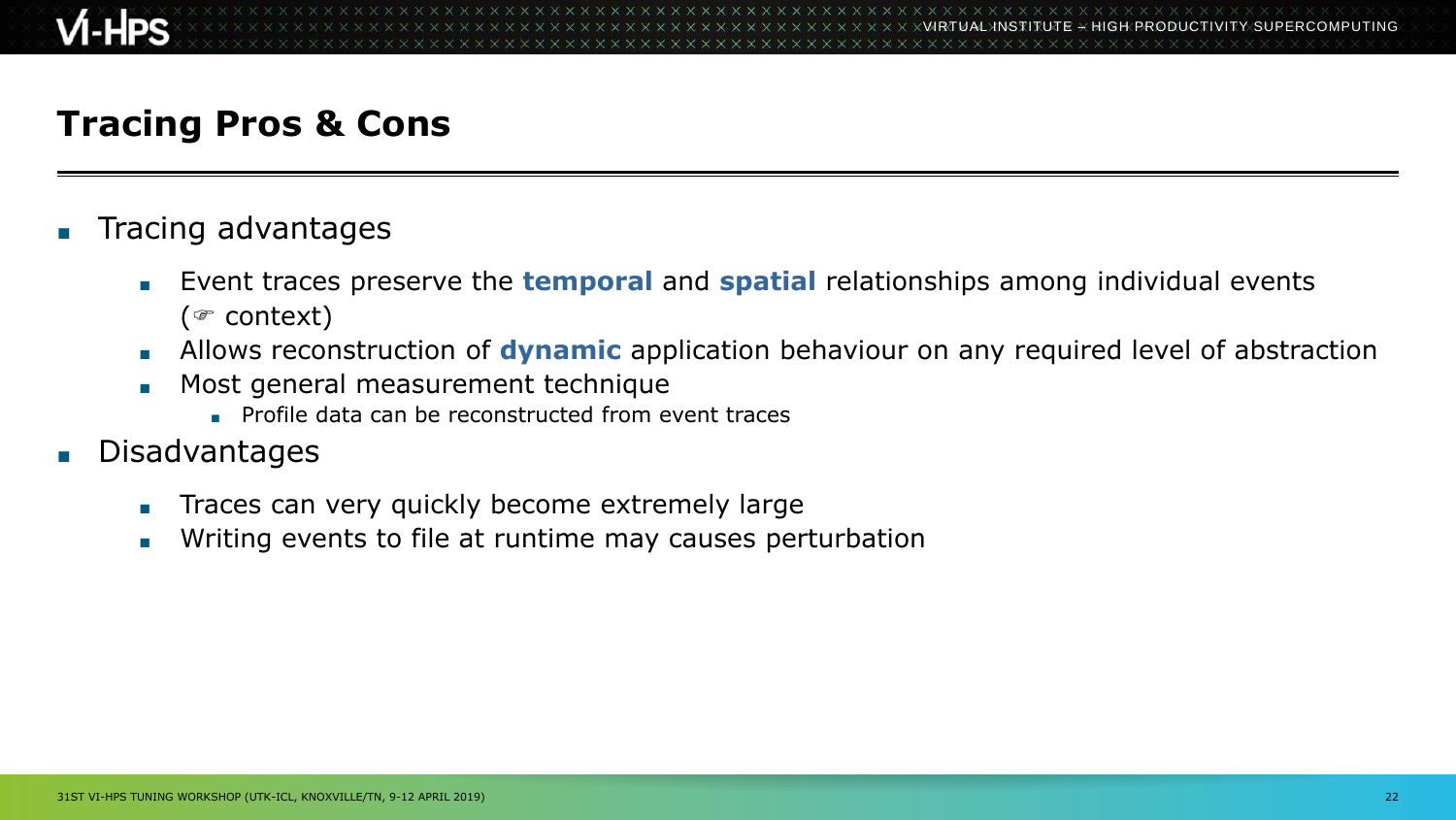### **Classification of measurement techniques**

- How are performance measurements triggered?
	- Sampling
	- Code instrumentation
- How is performance data recorded?
	- Profiling / Runtime summarization
	- Tracing
- **How is performance data analyzed?** 
	- **Online**
	- **Post mortem**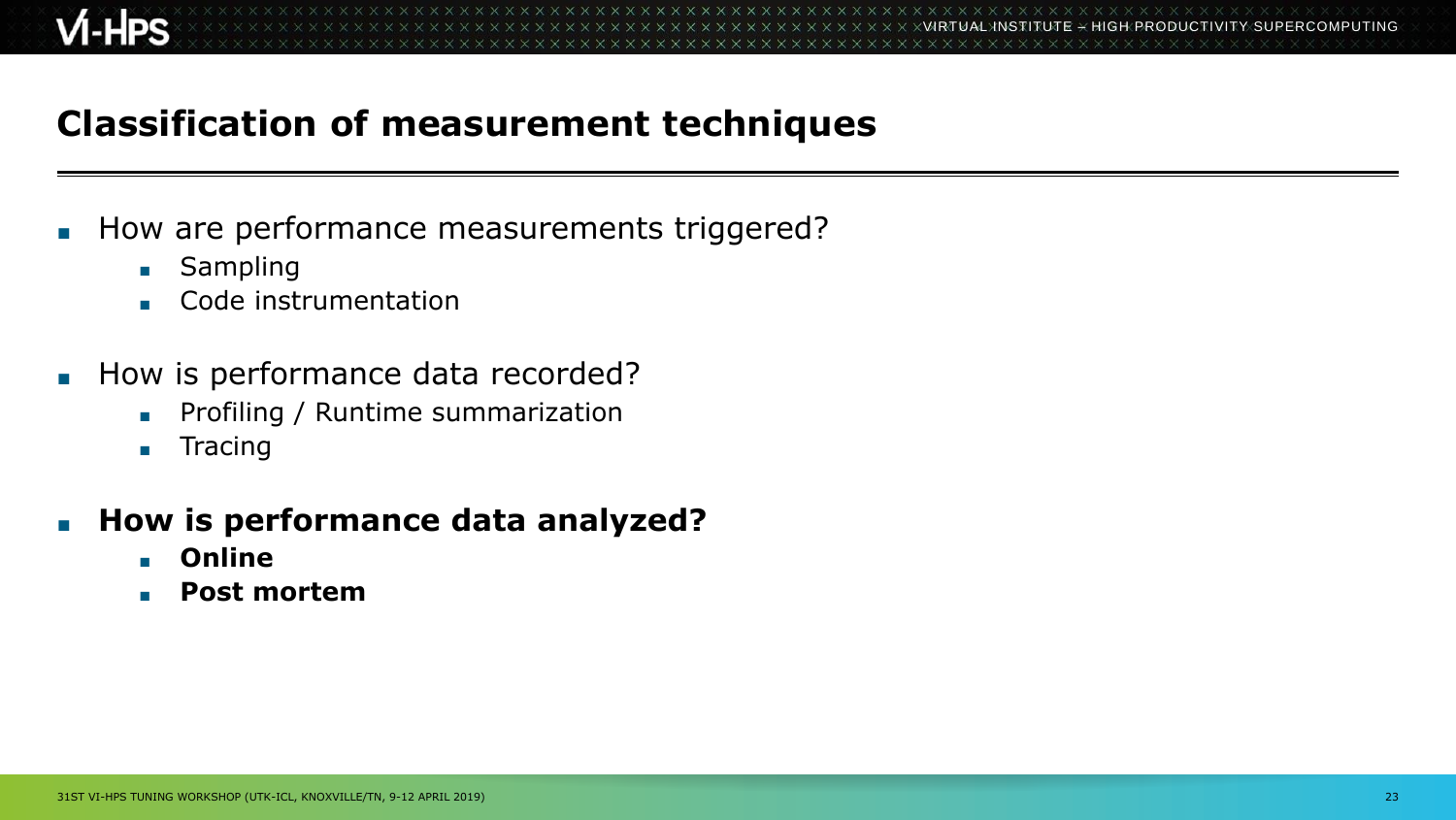## **Online analysis**

- Performance data is processed during measurement run
	- Process-local profile aggregation
	- Requires formalized knowledge about performance bottlenecks
	- More sophisticated inter-process analysis using
		- "Piggyback" messages
		- Hierarchical network of analysis agents
- Online analysis often involves application steering to interrupt and re-configure the measurement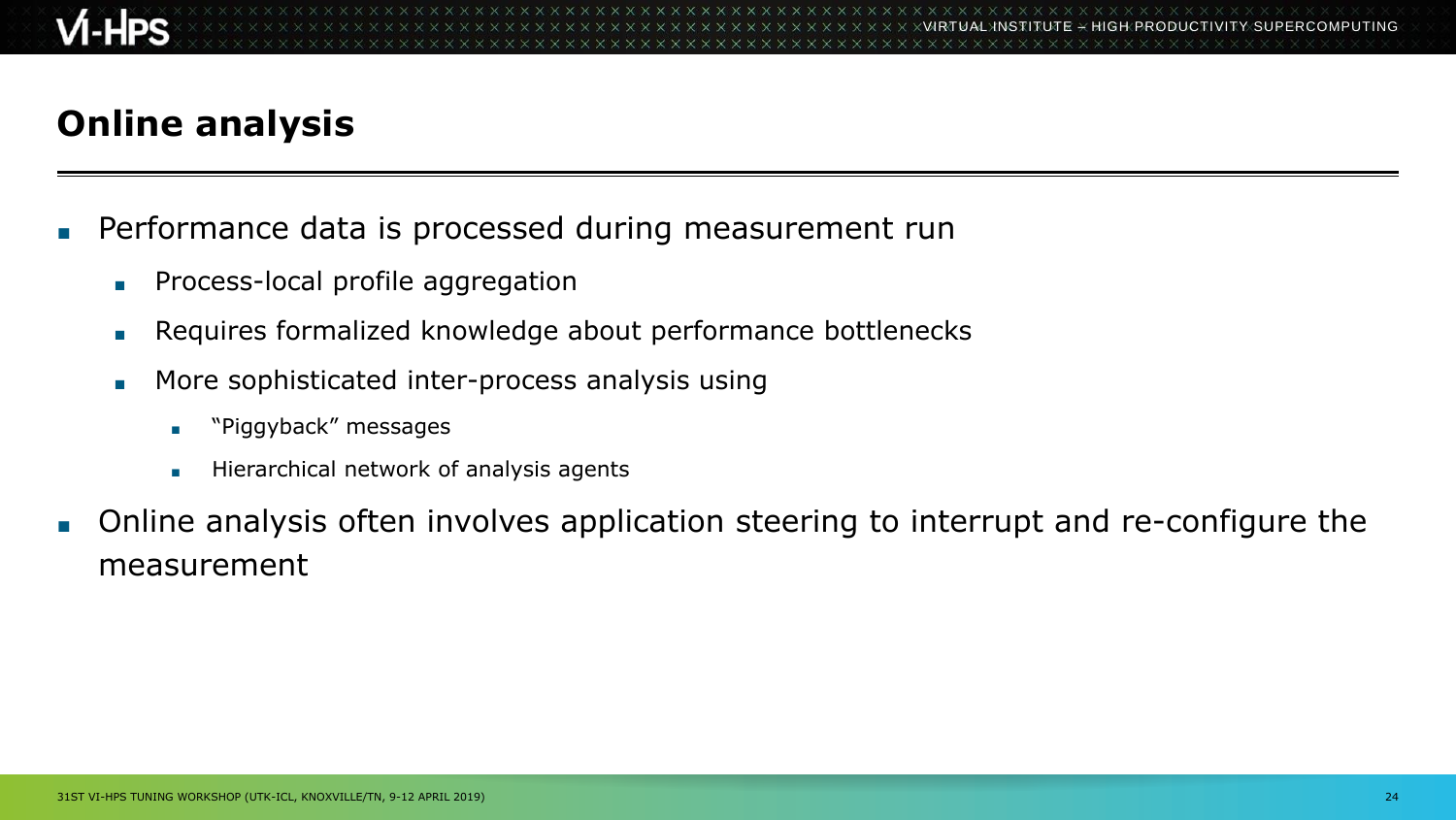#### **Post-mortem analysis**

- Performance data is stored at end of measurement run
- Data analysis is performed afterwards
	- Automatic search for bottlenecks
	- Visual trace analysis
	- Calculation of statistics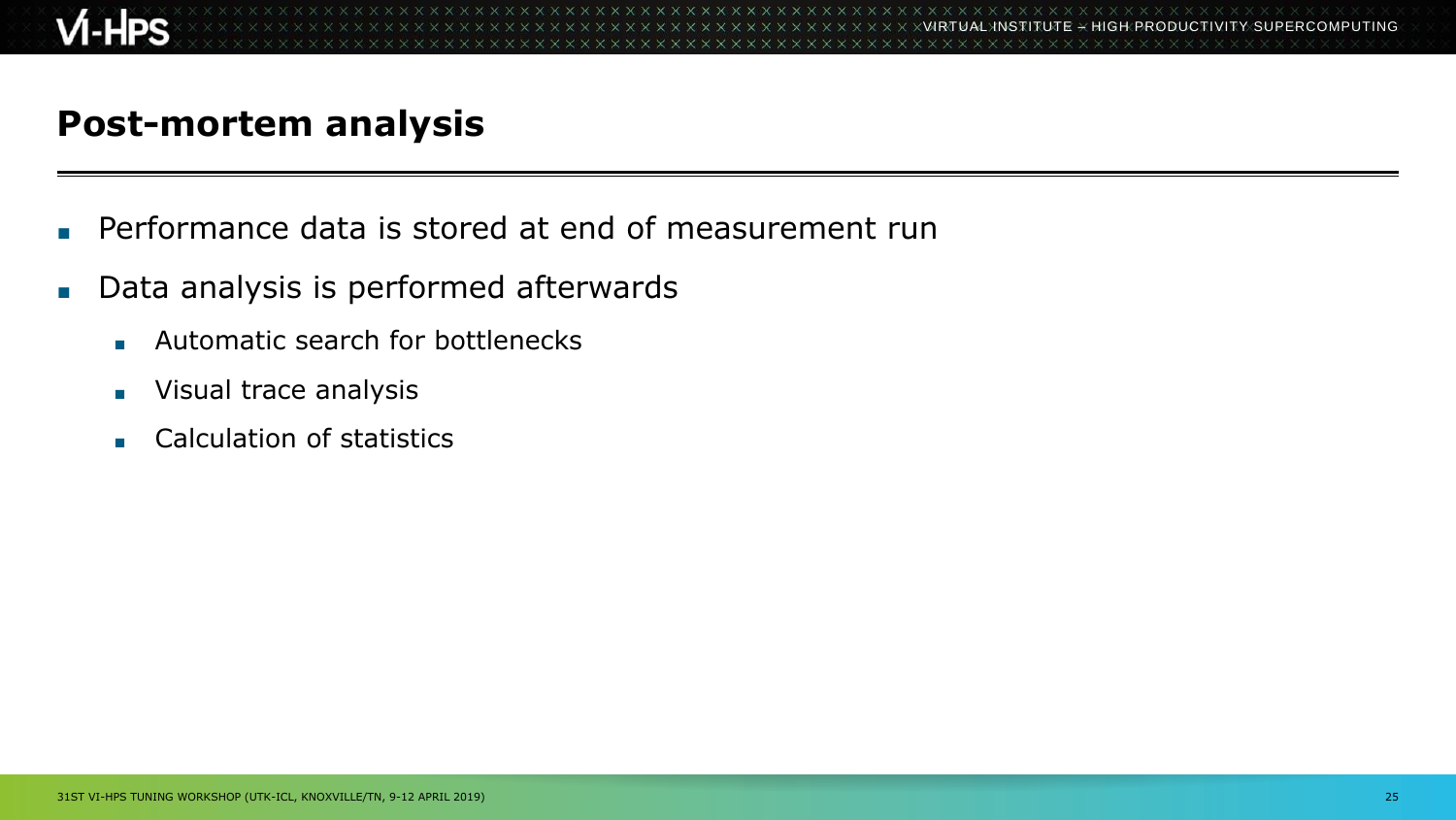$X \times X \times X \times X \times X \times X \times X \times X \times X \times X \times X \times Y$ WRTUAL INSTITUTE  $\div$  HIGH PRODUCTIVITY SUPERCOMPUTING 

#### **Example: Time-line visualization**

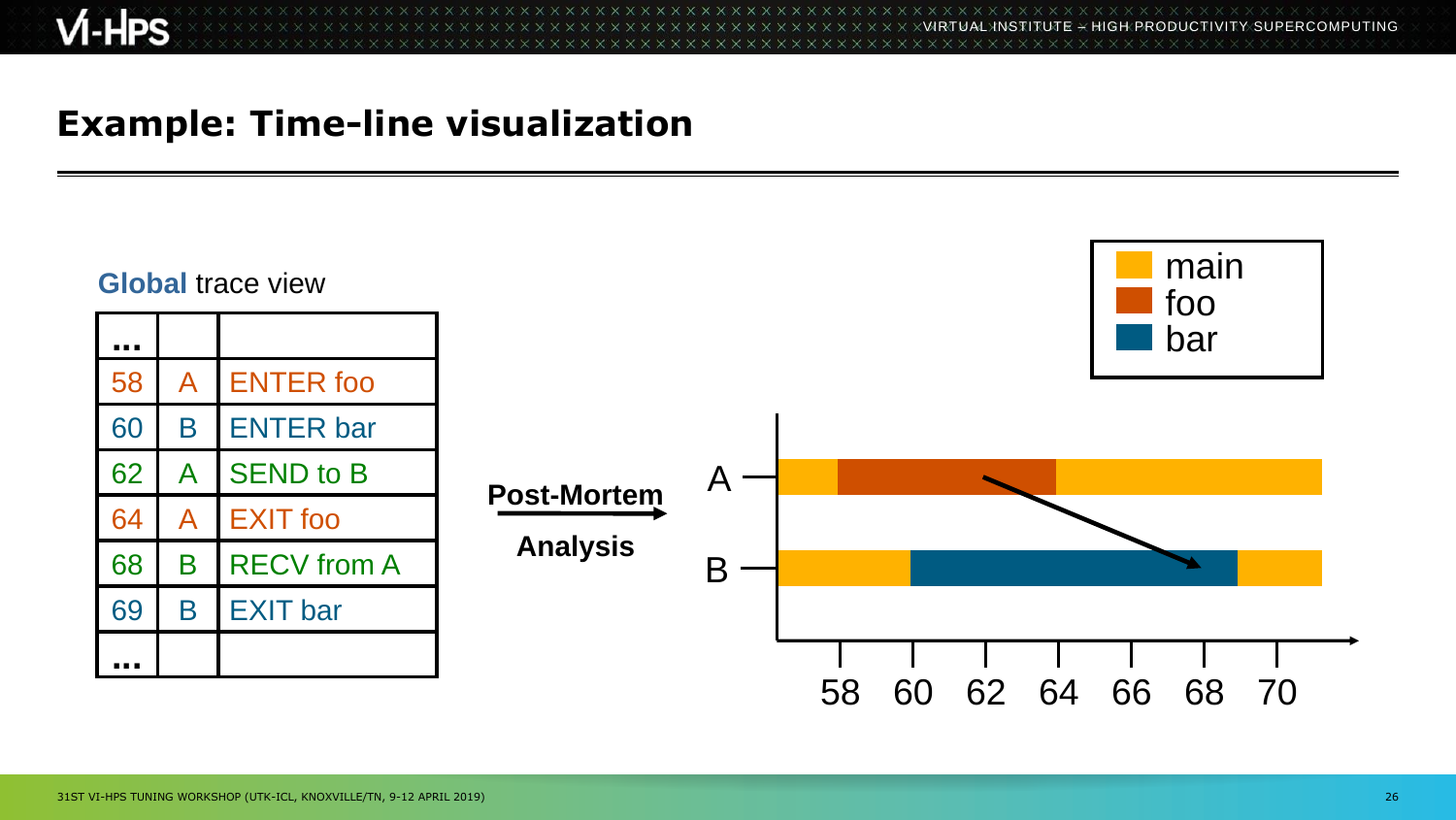VIRTUAL INSTITUTE – HIGH PRODUCTIVITY SUPERCOMPUTING

#### **No single solution is sufficient!**



A combination of different methods, tools and techniques is typically needed!

- Analysis
	- Statistics, visualization, automatic analysis, data mining, ...
- **Measurement** 
	- Sampling / instrumentation, profiling / tracing, ...
- Instrumentation
	- Source code / binary, manual / automatic, ...